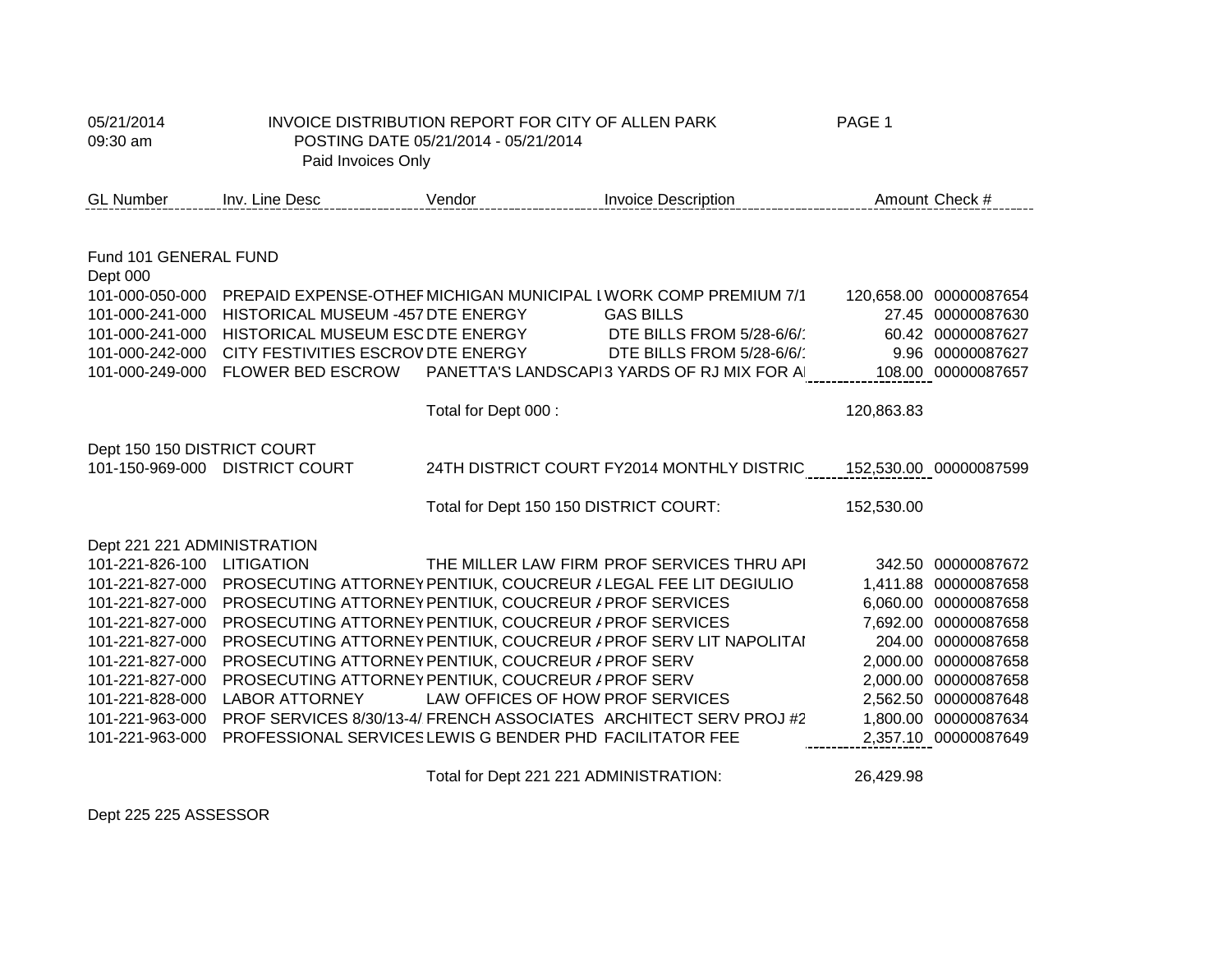| 101-225-728-000<br>101-225-728-000 | <b>OFFICE SUPPLIES</b><br><b>OFFICE SUPPLIES</b>   | <b>DYKEMA</b>                     | MEGHAN PORTER LLC POSTAGE FOR CERTIFIED<br>TAX APPEAL CLIENT #1081 |          | 9.57 00000087651<br>275.00 00000087631 |
|------------------------------------|----------------------------------------------------|-----------------------------------|--------------------------------------------------------------------|----------|----------------------------------------|
| 101-225-963-000                    | PROFESSIONAL SERVICES GARY EVANKO LLC              |                                   | TIMESHEET FOR 8 HOURS                                              |          | 520.00 00000087636                     |
| 101-225-963-000                    |                                                    |                                   | PROFESSIONAL SERVICES MEGHAN PORTER LLC TIMESHEET FOR 35 HOUR!     |          | 1,225.00 00000087651                   |
|                                    |                                                    | Total for Dept 225 225 ASSESSOR:  |                                                                    | 2,029.57 |                                        |
|                                    |                                                    |                                   |                                                                    |          |                                        |
| Dept 230 230 FINANCE               |                                                    |                                   |                                                                    |          |                                        |
|                                    | 101-230-963-000 PROFESSIONAL SERVICES PLANTE MORAN |                                   | <b>MISC CONSULTING</b>                                             |          | 3,550.00 00000087659                   |
|                                    |                                                    |                                   |                                                                    |          |                                        |
|                                    |                                                    | Total for Dept 230 230 FINANCE:   |                                                                    | 3,550.00 |                                        |
| Dept 263 263 CITY HALL             |                                                    |                                   |                                                                    |          |                                        |
| 101-263-768-000                    | <b>UNIFORMS</b>                                    | CINTAS CORP.                      | UNIFORMS CITY HALL                                                 |          | 16.00 00000087615                      |
| 101-263-853-000                    |                                                    |                                   | TELEPHONE-859041904- CAT & T LONG DISTANCE STATEMENT DATES 5/4/14  |          | 2.87 00000087606                       |
| 101-263-853-000                    | TELEPHONE- 31338912909 AT & T                      |                                   | <b>BILLING DATE RANGE 5/1-5</b>                                    |          | 20.48 00000087604                      |
| 101-263-853-000                    | TELEPHONE-313928140126 AT & T                      |                                   | <b>BILLING DATE RANGE 5/1-5</b>                                    |          | 2,454.91 00000087604                   |
| 101-263-853-000                    | TELEPHONE- 313R0228024 AT & T                      |                                   | <b>BILLING DATE RANGE 5/1-5</b>                                    |          | 538.58 00000087604                     |
| 101-263-920-000                    | UTILITIES- 457346800032                            | DTE ENERGY                        | <b>GAS BILLS</b>                                                   |          | 1,763.21 00000087630                   |
| 101-263-931-000                    | BUILDING MAINTENANCE DELTA TEMP, INC.              |                                   | REPAIRS TO BLOWER AND                                              |          | 1,625.13 00000087622                   |
| 101-263-931-000                    | BUILDING MAINTENANCE DELTA TEMP, INC.              |                                   | REPAIRS TO BEARING OF I                                            |          | 473.00 00000087622                     |
| 101-263-931-000                    | BUILDING MAINTENANCE ROWLEY BROTHERS IN SUPPLIES   |                                   |                                                                    |          | 270.20 00000087664                     |
|                                    |                                                    | Total for Dept 263 263 CITY HALL: |                                                                    | 7,164.38 |                                        |
|                                    |                                                    |                                   |                                                                    |          |                                        |
|                                    | Dept 305 305 POLICE DEPARTMENT                     |                                   |                                                                    |          |                                        |
| 101-305-729-000                    | K-9 SUPPLIES                                       |                                   | SOUTHPOINTE VETERIIVETERINARY SERVICE FOI                          |          | 62.00 00000087669                      |
| 101-305-757-000                    | <b>OPERATING SUPPLIES</b>                          | <b>SIGN SPECIALTIES</b>           | MAGNETIC SIGN FOR CERT                                             |          | 98.00 00000087667                      |
| 101-305-757-000                    | <b>OPERATING SUPPLIES</b>                          |                                   | KONICA MINOLTA BUSII COPIER USAGE- CONTRA                          |          | 59.95 00000087647                      |
| 101-305-805-000                    | <b>VEHICLE TOWING</b>                              | <b>CITY TOWING</b>                | 56 VEHICLES TOWED BY P                                             |          | 6,155.00 00000087619                   |
| 101-305-853-000                    |                                                    |                                   | TELEPHONE-858249862- P AT & T LONG DISTANCE STATEMENT DATES 5/4/14 |          | 17.90 00000087606                      |
| 101-305-853-000                    | TELEPHONE-313928193326 AT & T                      |                                   | <b>BILLING DATE RANGE 5/1-5</b>                                    |          | 3,083.16 00000087604                   |
| 101-305-853-000                    | TELEPHONE-313928416625 AT & T                      |                                   | <b>BILLING DATE RANGE 5/1-5</b>                                    |          | 146.73 00000087604                     |
| 101-305-853-000                    | TELEPHONE-313R01485701AT & T                       |                                   | <b>BILLING DATE RANGE 5/1-5</b>                                    |          | 136.73 00000087604                     |
| 101-305-931-000                    | BUILDING MAINTENANCE ROWLEY BROTHERS IN SUPPLIES   |                                   |                                                                    |          | 270.20 00000087664                     |
| 101-305-931-000                    | BUILDING MAINTENANCE CINTAS CORP.                  |                                   | <b>UNIFORMS POLICE</b>                                             |          | 33.65 00000087615                      |
| 101-305-931-000                    | BUILDING MAINTENANCE CINTAS CORP.                  |                                   | UNIFORMS POLICE                                                    |          | 33.65 00000087615                      |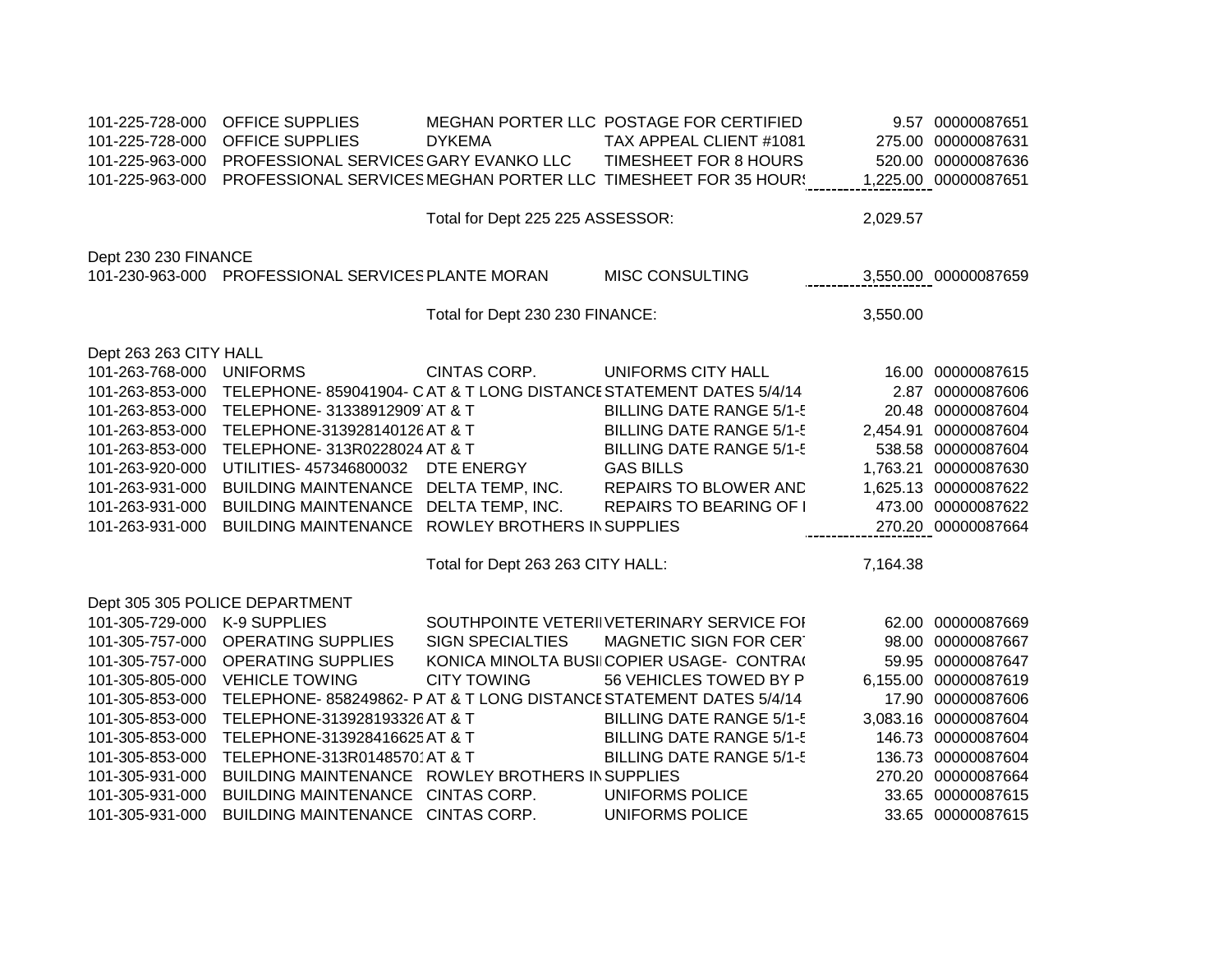| 101-305-934-500              | <b>COMPUTER BREAK-FIX</b>                                  |                                                 | SOUTHERN MICHIGAN COMPUTER SERVICES POI                         |           | 1,920.00 00000087668  |
|------------------------------|------------------------------------------------------------|-------------------------------------------------|-----------------------------------------------------------------|-----------|-----------------------|
| 101-305-935-000              | COMPUTER SOFTWARE M THOMSON WEST                           |                                                 | <b>COMPUTER SOFTWARE M</b>                                      |           | 140.00 00000087673    |
| 101-305-939-000              | <b>VEHICLE MAINTENANCE</b>                                 |                                                 | CLASSIC AUTO WASH I CARWASH FOR THE MONT                        |           | 257.40 00000087620    |
| 101-305-962-000              |                                                            |                                                 | MISCELLANEOUS- 9 LISC FMICHIGAN DEPT OF ST RENEWAL SUB/SUPPRESS |           | 117.00 00000087652    |
|                              |                                                            |                                                 |                                                                 |           |                       |
|                              |                                                            | Total for Dept 305 305 POLICE DEPARTMENT:       |                                                                 | 12,531.37 |                       |
|                              |                                                            |                                                 |                                                                 |           |                       |
| Dept 340 340 FIRE DEPARTMENT |                                                            |                                                 |                                                                 |           |                       |
| 101-340-757-500              | <b>RESCUE SUPPLIES</b>                                     | <b>J &amp; B MEDICAL SUPPLY RESCUE SUPPLIES</b> |                                                                 |           | 669.28 00000087643    |
| 101-340-757-500              | <b>RESCUE SUPPLIES</b>                                     |                                                 | BAKER'S GAS & WELDII OXYGEN CYLINDER RENT/                      |           | 110.02 00000087608    |
| 101-340-757-500              | <b>RESCUE SUPPLIES</b>                                     | J & B MEDICAL SUPPLY RESCUE SUPPLIES            |                                                                 |           | 11.04 00000087643     |
| 101-340-805-000              | AMBULANCE BILLING                                          |                                                 | TOTAL HEALTH CARE REFUND FOR EMS SERVIC                         |           | 311.00 00000087675    |
| 101-340-805-000              | AMBULANCE BILLING                                          |                                                 | STATE FARM MICHIGAI REFUND FOR EMS SERV K                       |           | 637.50 00000087670    |
| 101-340-805-000              | AMBULANCE BILLING                                          | ACCUMED BILLING INC APRIL 2014 BILLING          |                                                                 |           | 4,407.73 00000087601  |
| 101-340-920-000              | UTILITIES-457346800131                                     | DTE ENERGY                                      | <b>GAS BILLS</b>                                                |           | 1,589.00 00000087630  |
| 101-340-920-000              | UTILITIES-194036500123                                     | DTE ENERGY                                      | DTE BILLS FROM 5/28-6/6/                                        |           | 1,871.19 00000087627  |
| 101-340-934-000              | EQUIPMENT MAINTENANC KENCO FIRE EQUIPMEI EQUIPMENT MNT     |                                                 |                                                                 |           | 45.00 00000087645     |
| 101-340-939-000              | <b>VEHICLE MAINTENANCE</b>                                 |                                                 | GLENDALE AUTO VALU PARTS 2006 FOR E450 VAN                      |           | 143.98 00000087637    |
| 101-340-939-000              | <b>VEHICLE MAINTENANCE</b>                                 | <b>HALT FIRE</b>                                | <b>VEHICLE MNT</b>                                              |           | 52.44 00000087641     |
| 101-340-939-000              | VEHICLE MAINTENANCE-SIGLENDALE AUTO VALU PARTS- SO 8366357 |                                                 |                                                                 |           | 35.37 00000087637     |
| 101-340-939-000              | VEHICLE MAINTENANCE- CGLENDALE AUTO VALU PARTS             |                                                 |                                                                 |           | 11.79 00000087637     |
| 101-340-939-000              | <b>VEHICLE MAINTENANCE</b>                                 | WINDER POLICE EQUIF PARTS SCENELIGHT            |                                                                 |           | 822.35 00000087684    |
| 101-340-958-000              | <b>MEMBERSHIP &amp; DUES</b>                               |                                                 | MICHIGAN FIRE INSPECCHIEF D LAFOND MEMBER                       |           | 30.00 00000087653     |
| 101-340-958-000              | <b>MEMBERSHIP &amp; DUES</b>                               |                                                 | MICHIGAN FIRE INSPEC DEPUTY CHIEF SERVETTE                      |           | 30.00 00000087653     |
|                              |                                                            |                                                 |                                                                 |           |                       |
|                              |                                                            | Total for Dept 340 340 FIRE DEPARTMENT:         |                                                                 | 10,777.69 |                       |
|                              | Dept 445 445 DEPARTMENT OF PUBLIC SERVICE                  |                                                 |                                                                 |           |                       |
| 101-445-751-000              | <b>GASOLINE</b>                                            | <b>RKA PETROLEUM</b>                            | <b>SUPPLIES</b>                                                 |           | 23,726.80 00000087662 |
| 101-445-757-000              | <b>OPERATING SUPPLIES</b>                                  | <b>GRAINGER</b>                                 | <b>SUPPLIES</b>                                                 |           | 152.65 00000087639    |
| 101-445-757-000              | <b>OPERATING SUPPLIES</b>                                  | <b>BAKER'S GAS &amp; WELDII BLK TANK</b>        |                                                                 |           | 1.24 00000087608      |
| 101-445-768-000              | <b>UNIFORMS</b>                                            | CINTAS CORP.                                    | <b>GARAGE UNIFORMS</b>                                          |           | 48.85 00000087615     |
|                              |                                                            |                                                 |                                                                 |           |                       |
| 101-445-768-000              | <b>UNIFORMS</b>                                            | CINTAS CORP.                                    | <b>UNIFORMS GARAGE</b>                                          |           | 60.86 00000087615     |
| 101-445-768-000              | <b>UNIFORMS</b>                                            | CINTAS CORP.                                    | <b>UNIFORMS GARAGE</b>                                          |           | 49.14 00000087615     |
| 101-445-768-000              | <b>UNIFORMS</b>                                            | CINTAS CORP.                                    | <b>UNIFORMS GARAGE</b>                                          |           | 29.14 00000087615     |
| 101-445-768-000              | <b>UNIFORMS</b>                                            | CINTAS CORP.                                    | <b>UNIFORMS PUBLIC</b>                                          |           | 77.40 00000087615     |
| 101-445-768-000              | <b>UNIFORMS</b>                                            | <b>CINTAS CORP.</b>                             | <b>UNIFORMS PUBLIC</b>                                          |           | 77.41 00000087615     |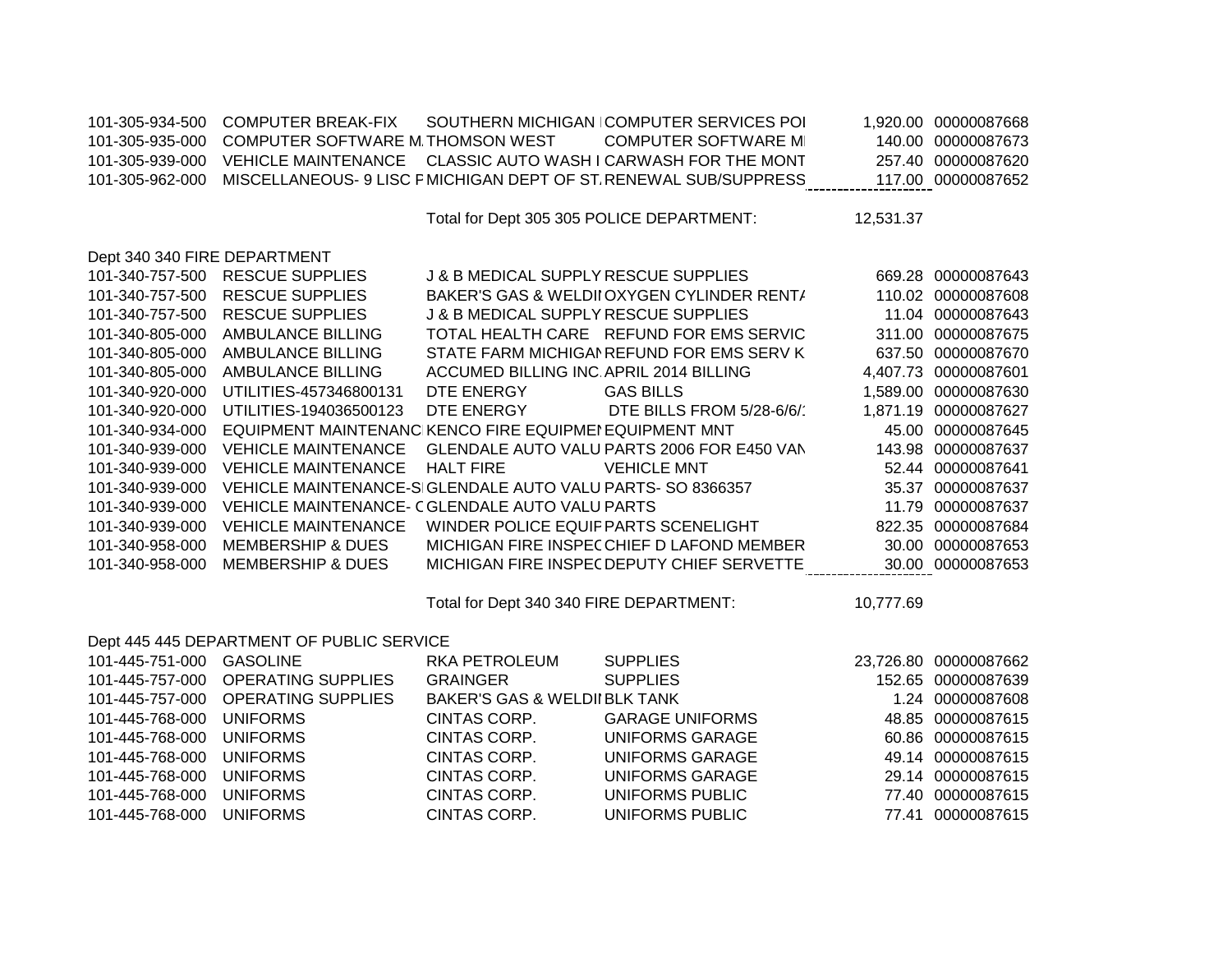| 101-445-768-000          | <b>UNIFORMS</b>                      | CINTAS CORP.                             | <b>UNIFORMS PUBLIC</b>                          |           | 70.19 00000087615    |
|--------------------------|--------------------------------------|------------------------------------------|-------------------------------------------------|-----------|----------------------|
| 101-445-768-000          | <b>UNIFORMS</b>                      | CINTAS CORP.                             | <b>UNIFORMS PUBLIC</b>                          |           | 77.63 00000087615    |
| 101-445-920-000          | UTILITIES-457362200018               | DTE ENERGY                               | <b>GAS BILLS</b>                                |           | 471.83 00000087630   |
| 101-445-920-000          | UTILITIES- 193884900039              | DTE ENERGY                               | DTE BILLS FROM 5/28-6/6/                        |           | 39.72 00000087627    |
| 101-445-920-000          | UTILITIES- 194036500297              | DTE ENERGY                               | DTE BILLS FROM 5/28-6/6/                        |           | 1,221.79 00000087627 |
| 101-445-926-000          | STREET LIGHTING-238360- DTE ENERGY   |                                          | BILLING DATE FROM 4/1-4/                        |           | 167.25 00000087629   |
| 101-445-926-000          | STREET LIGHTING-238378-DTE ENERGY    |                                          | BILLING DATE FROM 4/1-4/                        |           | 253.46 00000087629   |
| 101-445-926-000          | STREET LIGHTING-238386- DTE ENERGY   |                                          | BILLING DATE FROM 4/1-4/                        |           | 288.86 00000087629   |
| 101-445-926-000          | STREET LIGHTING- 194036 DTE ENERGY   |                                          | DTE BILLS FROM 5/28-6/6/                        |           | 128.23 00000087627   |
| 101-445-931-000          | <b>BUILDING MAINTENANCE GRAINGER</b> |                                          | <b>CREDIT ON BAL KIT</b>                        |           | (204.25) 00000087639 |
| 101-445-931-000          | <b>BUILDING MAINTENANCE</b>          | <b>GRAINGER</b>                          | <b>PARTS</b>                                    |           | 176.34 00000087639   |
| 101-445-931-000          | <b>BUILDING MAINTENANCE</b>          | ROWLEY BROTHERS IN SUPPLIES              |                                                 |           | 193.00 00000087664   |
| 101-445-939-000          | <b>VEHICLE MAINTENANCE</b>           | WAYNE LAWN & GARDI MAINTENANCE           |                                                 |           | 321.88 00000087682   |
| 101-445-939-000          | <b>VEHICLE MAINTENANCE</b>           | BELL EQUIPMENT CO. PARTS SO 054594       |                                                 |           | 205.84 00000087610   |
| 101-445-939-000          | <b>VEHICLE MAINTENANCE</b>           | ROWLEY BROTHERS IN SERVICE               |                                                 |           | 396.15 00000087664   |
| 101-445-939-000          | <b>VEHICLE MAINTENANCE</b>           | ROWLEY BROTHERS IN SUPPLIES              |                                                 |           | 47.36 00000087664    |
| 101-445-939-000          | <b>VEHICLE MAINTENANCE</b>           |                                          | ROWLEY BROTHERS IN SERVICE REPAIRS, PARTS       |           | 148.20 00000087664   |
| 101-445-939-000          | <b>VEHICLE MAINTENANCE</b>           |                                          | ROWLEY BROTHERS IN CM ON 2 DRUM RETURNS         |           | (50.00) 00000087664  |
| 101-445-939-000          | <b>VEHICLE MAINTENANCE</b>           |                                          | ROWLEY BROTHERS IN CM 1 EMPTY DRUM RET FF       |           | (25.00) 00000087664  |
| 101-445-939-000          | <b>VEHICLE MAINTENANCE</b>           | <b>BAKER'S GAS &amp; WELDII SUPPLIES</b> |                                                 |           | 80.25 00000087608    |
|                          |                                      |                                          |                                                 |           |                      |
|                          |                                      |                                          | Total for Dept 445 445 DEPARTMENT OF PUBLIC SEI | 28,232.22 |                      |
| Dept 707 707 PARKS & REC |                                      |                                          |                                                 |           |                      |
| 101-707-768-000          | <b>UNIFORMS</b>                      | CINTAS CORP.                             | <b>UNIFORMS PARKS &amp; REC</b>                 |           | 16.00 00000087615    |
| 101-707-853-000          | TELEPHONE-313928830325 AT & T        |                                          | <b>BILLING DATE RANGE 5/1-5</b>                 |           | 170.95 00000087604   |
| 101-707-853-000          | TELEPHONE-313388669158 AT & T        |                                          | <b>BILLING DATE RANGE 5/1-5</b>                 |           | 18.85 00000087604    |
| 101-707-920-000          | UTILITIES-457346800180               | DTE ENERGY                               | <b>GAS BILLS</b>                                |           | 61.12 00000087630    |
| 101-707-920-000          | UTILITIES-457346800040               | DTE ENERGY                               | <b>GAS BILLS</b>                                |           | 355.31 00000087630   |
| 101-707-920-000          | UTILITIES-194036500156               | DTE ENERGY                               | DTE BILLS FROM 5/28-6/6/                        |           | 21.95 00000087627    |
| 101-707-920-000          | UTILITIES-194036500248               | DTE ENERGY                               | DTE BILLS FROM 5/28-6/6/                        |           | 41.96 00000087627    |
| 101-707-920-000          | UTILITIES-457346800214               | DTE ENERGY                               | DTE BILLS FROM 5/28-6/6/                        |           | 11.30 00000087627    |
| 101-707-962-000          | MISCELLANEOUS- PATRICI SELECTION.COM |                                          | <b>BACKGROUND CHECK ON</b>                      |           | 85.00 00000087666    |
|                          |                                      |                                          |                                                 |           |                      |

Total for Dept 707 707 PARKS & REC: 782.44

Dept 751 751 COMMUNITY CENTER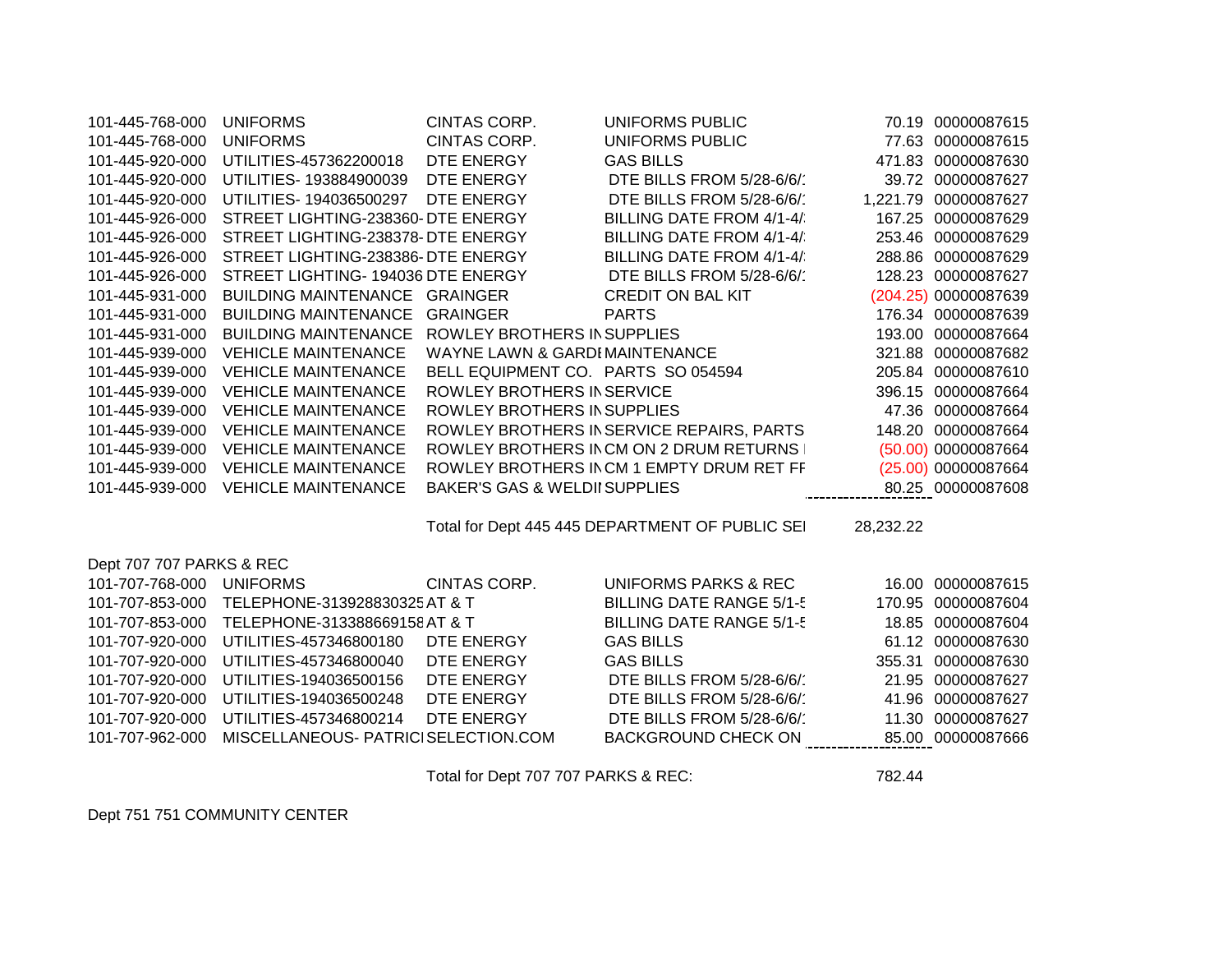| 101-751-757-000               | <b>OPERATING SUPPLIES</b>                                                        |                                          | APAC PAPER & PACKA(OPERATIONAL SUPPLIES 4                    |            | 214.35 00000087603    |
|-------------------------------|----------------------------------------------------------------------------------|------------------------------------------|--------------------------------------------------------------|------------|-----------------------|
| 101-751-757-000               | <b>OPERATING SUPPLIES</b>                                                        |                                          | WOLKOWICZ, RONALD REIMBURSEMENT FOR CO                       |            | 155.88 00000087686    |
| 101-751-757-000               | <b>OPERATING SUPPLIES</b>                                                        |                                          | RLW CONSULTING INC CONSULTATION AP COM C                     |            | 4,261.25 00000087663  |
| 101-751-757-000               | <b>OPERATING SUPPLIES</b>                                                        |                                          | RLW CONSULTING INC CONSULTATION AP COM C                     |            | 4,025.00 00000087663  |
| 101-751-757-000               | <b>OPERATING SUPPLIES</b>                                                        |                                          | WOLKOWICZ, RONALD BATTERY PACKS AND PAD                      |            | 198.00 00000087686    |
| 101-751-757-000               | <b>OPERATING SUPPLIES</b>                                                        |                                          | RLW CONSULTING INC CONSULTATION AP COMM                      |            | 3,657.50 00000087663  |
| 101-751-920-000               | UTILITIES-457346800123                                                           | DTE ENERGY                               | <b>GAS BILLS</b>                                             |            | 11,714.69 00000087630 |
| 101-751-934-000               |                                                                                  |                                          | EQUIPMENT MAINTENANC DOUG WISCHMEYER REPAIR TO ZAMBONI ICE F |            | 205.95 00000087625    |
|                               |                                                                                  |                                          |                                                              |            |                       |
|                               |                                                                                  | Total for Dept 751 751 COMMUNITY CENTER: |                                                              | 24,432.62  |                       |
|                               |                                                                                  |                                          |                                                              |            |                       |
|                               |                                                                                  |                                          |                                                              |            |                       |
|                               |                                                                                  | Total for Fund 101 GENERAL FUND:         |                                                              | 389,324.10 |                       |
|                               |                                                                                  |                                          |                                                              |            |                       |
| Fund 202 MAJOR STREET FUND    |                                                                                  |                                          |                                                              |            |                       |
| Dept 475 475 TRAFFIC SERVICES |                                                                                  |                                          |                                                              |            |                       |
|                               | 202-475-801-210 PROF'L SERVICES - WAYNIGRAND TRUNK WESTE MI SIGNAL & GATES SGL T |                                          |                                                              |            | 1,978.00 00000087640  |
|                               | 202-475-801-210 PROF'L SERVICES - WAYNIWAYNE COUNTY - ACC TRAFFICE SIGN          |                                          |                                                              |            | 122.18 00000087681    |
|                               | 202-475-801-210 PROF'L SERVICES - WAYNIWAYNE COUNTY - ACC TRAF SIGN              |                                          |                                                              |            | 122.18 00000087681    |
|                               | 202-475-940-000 TRAFFIC SIGNS & SIGNALS DTE ENERGY                               |                                          | BILLING DATE FROM 4/1-4/                                     |            | 36,472.33 00000087629 |
|                               |                                                                                  | Total for Dept 475 475 TRAFFIC SERVICES: |                                                              | 38,694.69  |                       |
|                               |                                                                                  |                                          |                                                              |            |                       |
|                               | Dept 479 PRESERVATION - STREETS                                                  |                                          |                                                              |            |                       |
|                               | 202-479-757-000 OPERATING SUPPLIES                                               | <b>BARRETT MICHIGAN</b>                  | <b>CP-5 PAVE 192</b>                                         |            | 630.00 00000087609    |
|                               | 202-479-757-000 OPERATING SUPPLIES                                               | <b>BARRETT MICHIGAN</b>                  | <b>CP-5 PAVE 192</b>                                         |            | 626.50 00000087609    |
|                               |                                                                                  |                                          |                                                              |            |                       |
|                               |                                                                                  |                                          | Total for Dept 479 PRESERVATION - STREETS:                   | 1,256.50   |                       |
|                               |                                                                                  |                                          |                                                              |            |                       |
|                               |                                                                                  |                                          |                                                              |            |                       |
|                               |                                                                                  | Total for Fund 202 MAJOR STREET FUND:    |                                                              | 39,951.19  |                       |
|                               |                                                                                  |                                          |                                                              |            |                       |
| Fund 203 LOCAL STREET FUND    |                                                                                  |                                          |                                                              |            |                       |
|                               | Dept 479 PRESERVATION - STREETS                                                  |                                          |                                                              |            |                       |
|                               | 203-479-757-000 OPERATING SUPPLIES                                               | <b>BARRETT MICHIGAN</b>                  | <b>CP-5 PAVE 192</b>                                         |            | 630.00 00000087609    |
|                               | 203-479-757-000 OPERATING SUPPLIES                                               | <b>BARRETT MICHIGAN</b>                  | <b>CP-5 PAVE 192</b>                                         |            | 626.50 00000087609    |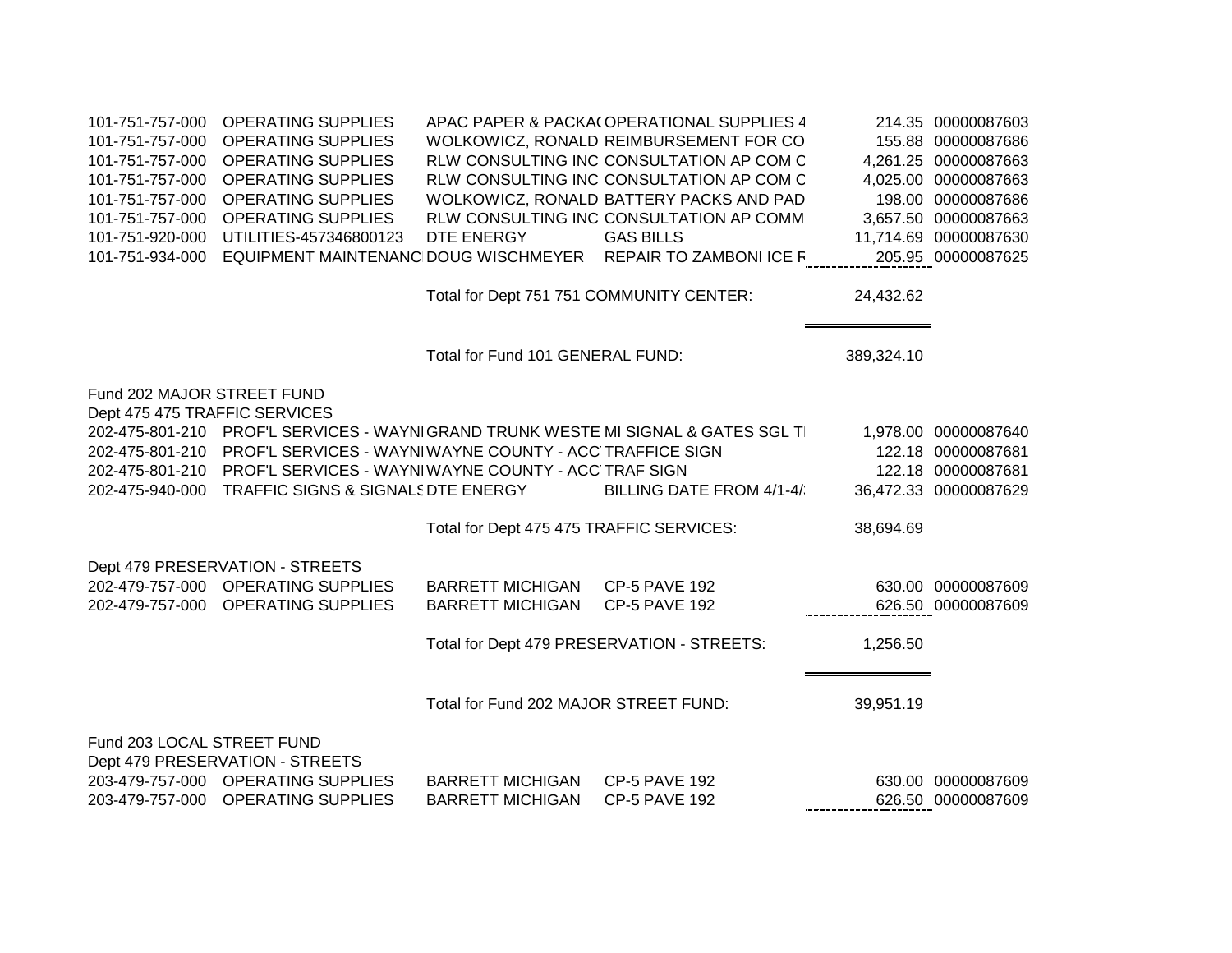|                                                                                                                                                                                |                                                                  | Total for Dept 479 PRESERVATION - STREETS: |                                                                    | 1,256.50   |                                                 |
|--------------------------------------------------------------------------------------------------------------------------------------------------------------------------------|------------------------------------------------------------------|--------------------------------------------|--------------------------------------------------------------------|------------|-------------------------------------------------|
|                                                                                                                                                                                |                                                                  | Total for Fund 203 LOCAL STREET FUND:      |                                                                    | 1,256.50   |                                                 |
| Fund 226 RUBBISH FUND<br>Dept 450 450 RUBBISH                                                                                                                                  | 226-450-817-000 WASTE DISPOSAL<br>226-450-819-000 WASTE DISPOSAL | REPUBLIC SERVICES<br>RIVERVIEW, CITY OF    | RESIDENTIAL SERV 4/1-4/3<br>SERVICES 3/01/14-3/31/14               |            | 113,400.00 00000087660<br>14,654.26 00000087661 |
|                                                                                                                                                                                |                                                                  | Total for Dept 450 450 RUBBISH:            |                                                                    | 128,054.26 |                                                 |
|                                                                                                                                                                                |                                                                  | Total for Fund 226 RUBBISH FUND:           |                                                                    | 128,054.26 |                                                 |
| Fund 249 BUILDING FUND<br>Dept 371 371 BUILDING DEPARTMENT<br>249-371-821-000 MECHANICAL INSPECTION MECHANICAL SAFETY { MECHANICAL INSPECTION<br>249-371-962-000 MISCELLANEOUS |                                                                  | INTERNATIONAL CODE NEW CODE BOOKS          |                                                                    |            | 1,800.00 00000087650<br>627.12 00000087642      |
|                                                                                                                                                                                |                                                                  |                                            | Total for Dept 371 371 BUILDING DEPARTMENT:                        | 2,427.12   |                                                 |
|                                                                                                                                                                                |                                                                  | Total for Fund 249 BUILDING FUND:          |                                                                    | 2,427.12   |                                                 |
| Fund 250 DDA OPERATING<br>Dept 000                                                                                                                                             |                                                                  |                                            |                                                                    |            |                                                 |
| 250-000-728-000                                                                                                                                                                | <b>OFFICE SUPPLIES</b>                                           | KIBBY, JENNIFER                            | <b>MARKETING PROMOTION/S</b>                                       |            | 65.73 00000087646                               |
| 250-000-826-000                                                                                                                                                                | <b>LEGAL SERVICES</b>                                            |                                            | MILLER & MILLER, P.C. LEGAL SERVICES FOR MAI                       |            | 1,265.00 00000087655                            |
| 250-000-829-000                                                                                                                                                                | SITE IMPROVEMENTS                                                |                                            | BUCCILLI GROUP, LLC DISC PAVING SERV 4/13/14                       |            | 432.00 00000087612                              |
| 250-000-920-000                                                                                                                                                                | <b>UTILITIES</b>                                                 | DTE ENERGY                                 | 15500 BEATRICE PRK LOT                                             |            | 124.35 00000087626                              |
| 250-000-920-000                                                                                                                                                                | UTILITIES- 010-AL065-43                                          |                                            | ALLEN PARK, CITY OF WATER BILLS DDA LOCATI                         |            | 46.47 00000087602                               |
| 250-000-920-000                                                                                                                                                                |                                                                  |                                            | UTILITIES- 401-WAWCU-LE ALLEN PARK, CITY OF WATER BILLS DDA LOCATI |            | 43.68 00000087602                               |
| 250-000-931-000                                                                                                                                                                | BUILDING MAINTENANCE CEE-CLEAN WINDOW CWINDOW CLEANING           |                                            |                                                                    |            | 20.00 00000087614                               |
| 250-000-931-000                                                                                                                                                                |                                                                  |                                            | BUILDING MAINTENANCE WISNIEWSKI, ANTONIA DDA OFFICE CLEANING 4/1   |            | 60.00 00000087685                               |
| 250-000-960-000                                                                                                                                                                | MARKETING/PROMOTIONS WHIPPLE PRINTING                            |                                            | SPRING SPREE FLYERS, LA                                            |            | 526.50 00000087683                              |
| 250-000-960-000                                                                                                                                                                | MARKETING/PROMOTIONS KIBBY, JENNIFER                             |                                            | <b>MARKETING PROMOTION/S</b>                                       |            | 549.57 00000087646                              |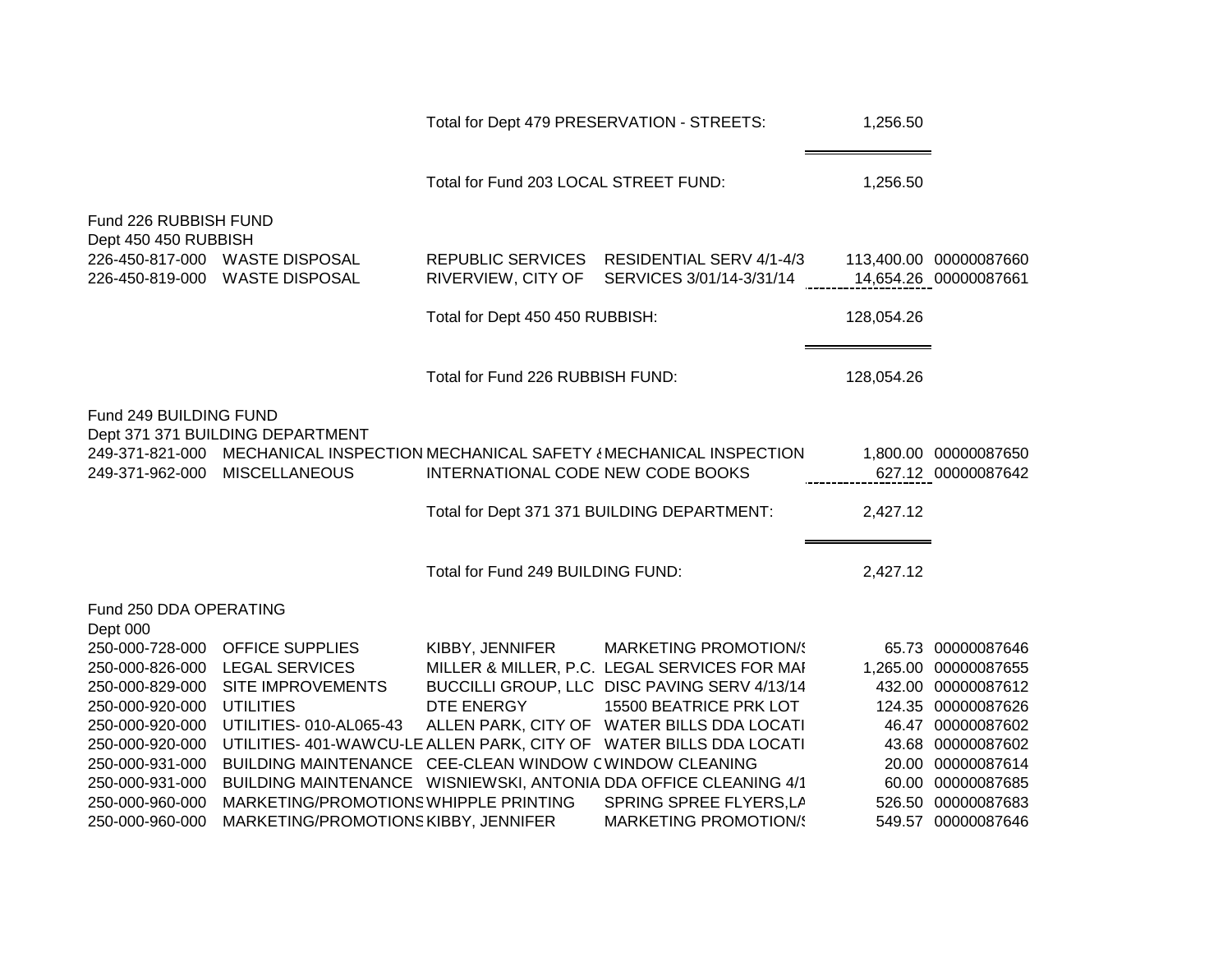| 250-000-962-000<br>250-000-975-000 | <b>MISCELLANEOUS</b><br><b>DESIGN COMMITTEE</b> | <b>CITY OF ALLEN PARK</b><br>FLOREK, DARLENE | ADOPT A FLOWERBED REI<br><b>FACADE GRANT REIMBUR!</b> |          | 100.00 00000087618<br>4,615.00 00000087633 |
|------------------------------------|-------------------------------------------------|----------------------------------------------|-------------------------------------------------------|----------|--------------------------------------------|
| 250-000-997-000                    | PAYING AGENT FEES- ARRUS BANK                   |                                              | BOND ACCT #5056 ADM FE                                |          | 150.00 00000087677                         |
|                                    |                                                 | Total for Dept 000 :                         |                                                       | 7,998.30 |                                            |
|                                    |                                                 | Total for Fund 250 DDA OPERATING:            |                                                       | 7,998.30 |                                            |
| Dept 000                           | Fund 265 DRUG FORFEITURE - FEDERAL              |                                              |                                                       |          |                                            |
| 265-000-931-000                    | BUILDING MAINTENANCE- A & B LOCKSMITH           |                                              | KEYS LOCKSET (2)- REPAII                              |          | 600.00 00000087600                         |
| 265-000-931-000                    | BUILDING MAINTENANCE- A & B LOCKSMITH           |                                              | KEYS LOCKSET (2)- REPAII                              |          | 200.00 00000087600                         |
| 265-000-931-000                    | BUILDING MAINTENANCE- A & B LOCKSMITH           |                                              | KEYS LOCKSET (2)- REPAII                              |          | 45.00 00000087600                          |
| 265-000-939-000                    | <b>VEHICLE MAINTENANCE</b>                      |                                              | GLENDALE AUTO VALU PARTS 2009 FORD CROWN              |          | 35.99 00000087637                          |
| 265-000-939-000                    | <b>VEHICLE MAINTENANCE</b>                      |                                              | GLENDALE AUTO VALU PARTS FOR 2009 FORD CR             |          | 269.03 00000087637                         |
| 265-000-939-000                    | <b>VEHICLE MAINTENANCE</b>                      | <b>GLENDALE AUTO VALU PARTS</b>              |                                                       |          | 31.02 00000087637                          |
| 265-000-939-000                    | VEHICLE MAINTENANCE-M VILLAGE FORD              |                                              | <b>PARTS</b>                                          |          | 280.93 00000087678                         |
| 265-000-939-000                    | VEHICLE MAINTENANCE-C VILLAGE FORD              |                                              | <b>PARTS</b>                                          |          | 295.95 00000087678                         |
| 265-000-939-000                    | <b>VEHICLE MAINTENANCE</b>                      |                                              | ROWLEY BROTHERS IN SERVICE REPAIRS, PARTS             |          | 148.20 00000087664                         |
|                                    |                                                 | Total for Dept 000 :                         |                                                       | 1,906.12 |                                            |
|                                    |                                                 |                                              | Total for Fund 265 DRUG FORFEITURE - FEDERAL:         | 1,906.12 |                                            |
|                                    |                                                 |                                              |                                                       |          |                                            |
| Fund 271 LIBRARY<br>Dept 000       |                                                 |                                              |                                                       |          |                                            |
| 271-000-728-000                    | <b>OFFICE SUPPLIES</b>                          | DEMCO, INC.                                  | <b>SUPPLIES</b>                                       |          | 1,009.38 00000087623                       |
| 271-000-728-000                    | <b>OFFICE SUPPLIES</b>                          |                                              | NATIONAL PEN CORP. CUSTOM ART PENS- FLY 2             |          | 425.68 00000087656                         |
| 271-000-757-000                    | OPER SUPPLIES PROG 6/2 THOMSON, SANDIE          |                                              | 2014 SUMMER READING PI                                |          | 4,500.00 00000087674                       |
| 271-000-827-000                    | <b>LIBRARY SERVICES</b>                         |                                              | UNIQUE MANAGEMENT AP LIBRARY PLACEMENTS               | 44.75    | 00000087676                                |
| 271-000-828-000                    | <b>MATERIALS</b>                                | <b>BAKER &amp; TAYLOR</b>                    | <b>MATERIALS</b>                                      | 521.35   | 00000087607                                |
| 271-000-828-000                    | <b>MATERIALS</b>                                | <b>BAKER &amp; TAYLOR</b>                    | <b>MATERIALS</b>                                      |          | 130.88 00000087607                         |
| 271-000-828-000                    | <b>MATERIALS</b>                                | <b>BAKER &amp; TAYLOR</b>                    | <b>MATERIALS</b>                                      | 26.75    | 00000087607                                |
| 271-000-828-000                    | <b>MATERIALS</b>                                | <b>BAKER &amp; TAYLOR</b>                    | <b>MATERIALS</b>                                      | 61.66    | 00000087607                                |
| 271-000-828-000                    | <b>MATERIALS</b>                                | <b>BAKER &amp; TAYLOR</b>                    | <b>MATERIALS</b>                                      |          | 120.53 00000087607                         |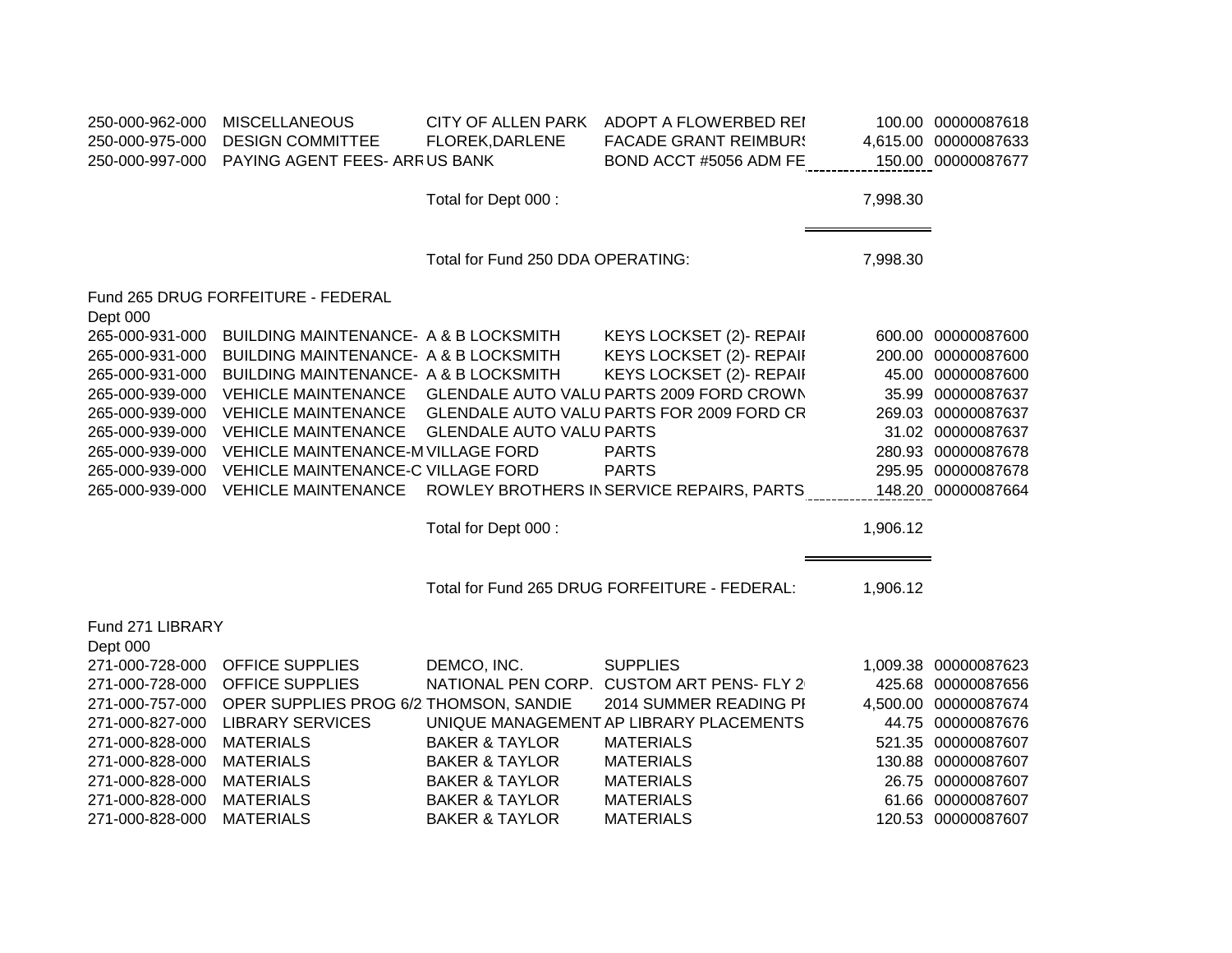| 271-000-828-000              | <b>MATERIALS</b>                                                   | <b>GALE</b>                           | K KINGSBURY BOOKS                                                   |          | 50.84 00000087635     |
|------------------------------|--------------------------------------------------------------------|---------------------------------------|---------------------------------------------------------------------|----------|-----------------------|
| 271-000-828-000              | <b>MATERIALS</b>                                                   | <b>GALE</b>                           | V ROTH BOOKS                                                        |          | 35.98 00000087635     |
| 271-000-828-000              | <b>MATERIALS</b>                                                   | <b>GALE</b>                           | <b>SUPPLIES</b>                                                     | 17.99    | 00000087635           |
| 271-000-828-000              | <b>MATERIALS</b>                                                   | <b>STEINWAY INC</b>                   | <b>MUSIC CDS</b>                                                    |          | 131.91 00000087671    |
| 271-000-828-000              | <b>MATERIALS</b>                                                   |                                       | WOLPER SUBSCRIPTIC SUBSCRIPTION RENEWAL                             |          | 91.11 00000087687     |
| 271-000-853-000              |                                                                    |                                       | TELEPHONE- 858249827- LIAT & T LONG DISTANCE STATEMENT DATES 5/4/14 | 1.78     | 00000087606           |
| 271-000-853-000              | TELEPHONE-313928410211AT & T                                       |                                       | <b>BILLING DATE RANGE 5/1-5</b>                                     | 416.70   | 00000087604           |
| 271-000-931-000              | BUILDING MAINTENANCE COVERALL                                      |                                       | <b>COMM CLEANING SERV 5/1</b>                                       |          | 835.00 00000087621    |
|                              |                                                                    |                                       |                                                                     |          |                       |
|                              |                                                                    | Total for Dept 000:                   |                                                                     | 8,422.29 |                       |
|                              |                                                                    |                                       |                                                                     |          |                       |
|                              |                                                                    |                                       |                                                                     |          |                       |
|                              |                                                                    | Total for Fund 271 LIBRARY:           |                                                                     | 8,422.29 |                       |
|                              |                                                                    |                                       |                                                                     |          |                       |
| Fund 592 WATER & SEWER       |                                                                    |                                       |                                                                     |          |                       |
| Dept 601 601 WATER AND SEWER |                                                                    |                                       |                                                                     |          |                       |
| 592-601-643-000              | UTILITIES-858249845-W&SAT & T LONG DISTANCE STATEMENT DATES 5/4/14 |                                       |                                                                     |          | 6.40 00000087606      |
| 592-601-643-000              | UTILITIES-31392816662233 AT & T                                    |                                       | <b>BILLING DATE RANGE 5/1-5</b>                                     |          | 1,480.88 00000087604  |
| 592-601-643-000              | UTILITIES-31392814804977 AT & T                                    |                                       | <b>BILLING DATE RANGE 5/1-5</b>                                     |          | 19.01 00000087604     |
| 592-601-643-000              | UTILITIES-31338223207931 AT & T                                    |                                       | <b>BILLING DATE RANGE 5/1-5</b>                                     |          | 19.12 00000087604     |
| 592-601-643-000              | UTILITIES-31392828100909 AT & T                                    |                                       | <b>BILLING DATE RANGE 5/1-5</b>                                     | 26.50    | 00000087604           |
| 592-601-643-000              | UTILITIES-194036500263                                             | DTE ENERGY                            | DTE BILLS FROM 5/28-6/6/                                            | 100.64   | 00000087627           |
| 592-601-643-000              | UTILITIES-194036500016                                             | DTE ENERGY                            | DTE BILLS FROM 5/28-6/6/                                            |          | 3,785.64 00000087627  |
| 592-601-643-000              | UTILITIES-194036500131                                             | DTE ENERGY                            | DTE BILLS FROM 5/28-6/6/                                            |          | 43.35 00000087627     |
| 592-601-643-000              | UTILITIES-193884900013                                             | DTE ENERGY                            | DTE BILLS FROM 5/28-6/6/                                            | 1,919.51 | 00000087627           |
| 592-601-643-000              | UTILITIES-193884900021                                             | DTE ENERGY                            | DTE BILLS FROM 5/28-6/6/                                            |          | 197.34 00000087627    |
| 592-601-643-000              | UTILITIES- 194036500370                                            | DTE ENERGY                            | DTE BILLS FROM 5/28-6/6/                                            | 73.28    | 00000087627           |
| 592-601-667-001              | <b>VEHICLE MAINTENANCE</b>                                         |                                       | GLENDALE AUTO VALU PARTS 200 FORD F150 PIC                          | 193.99   | 00000087637           |
| 592-601-667-001              | <b>VEHICLE MAINTENANCE</b>                                         |                                       | CLASSIC AUTO WASH I CARWASH FOR THE MONT                            | 3.90     | 00000087620           |
| 592-601-667-001              | <b>VEHICLE MAINTENANCE</b>                                         | <b>GLENDALE AUTO VALU PARTS</b>       |                                                                     | 162.02   | 00000087637           |
| 592-601-667-001              | <b>VEHICLE MAINTENANCE</b>                                         | ROWLEY BROTHERS IN SERVICE            |                                                                     |          | 396.14 00000087664    |
| 592-601-667-001              | <b>VEHICLE MAINTENANCE</b>                                         |                                       | ROWLEY BROTHERS IN SERVICE REPAIRS, PARTS                           | 148.20   | 00000087664           |
| 592-601-673-001              | <b>MAIN MAINTENANCE</b>                                            | JOHN D. OSBORNE TRICLASS 2 FILL SAND  |                                                                     | 380.54   | 00000087644           |
| 592-601-673-001              | <b>MAIN MAINTENANCE</b>                                            | JOHN D. OSBORNE TRI CLASS 2 FILL SAND |                                                                     |          | 396.58 00000087644    |
| 592-601-677-001              | <b>HYDRANT MAINTENANCE</b>                                         | EJ USA, INC                           | SERVICES DPW YARD                                                   |          | 4,717.73 00000087632  |
| 592-601-678-003              |                                                                    |                                       | PAVEMENT REPAIRS- WK I DOMINIC GAGLIO CON; REM & REP CONCRETE VA    |          | 18,075.80 00000087624 |
| 592-601-678-003              | <b>PAVEMENT REPAIRS</b>                                            |                                       | BUCCILLI GROUP, LLC AP MISC CONCRETE 5/4/14                         |          | 2,538.00 00000087612  |
|                              |                                                                    |                                       |                                                                     |          |                       |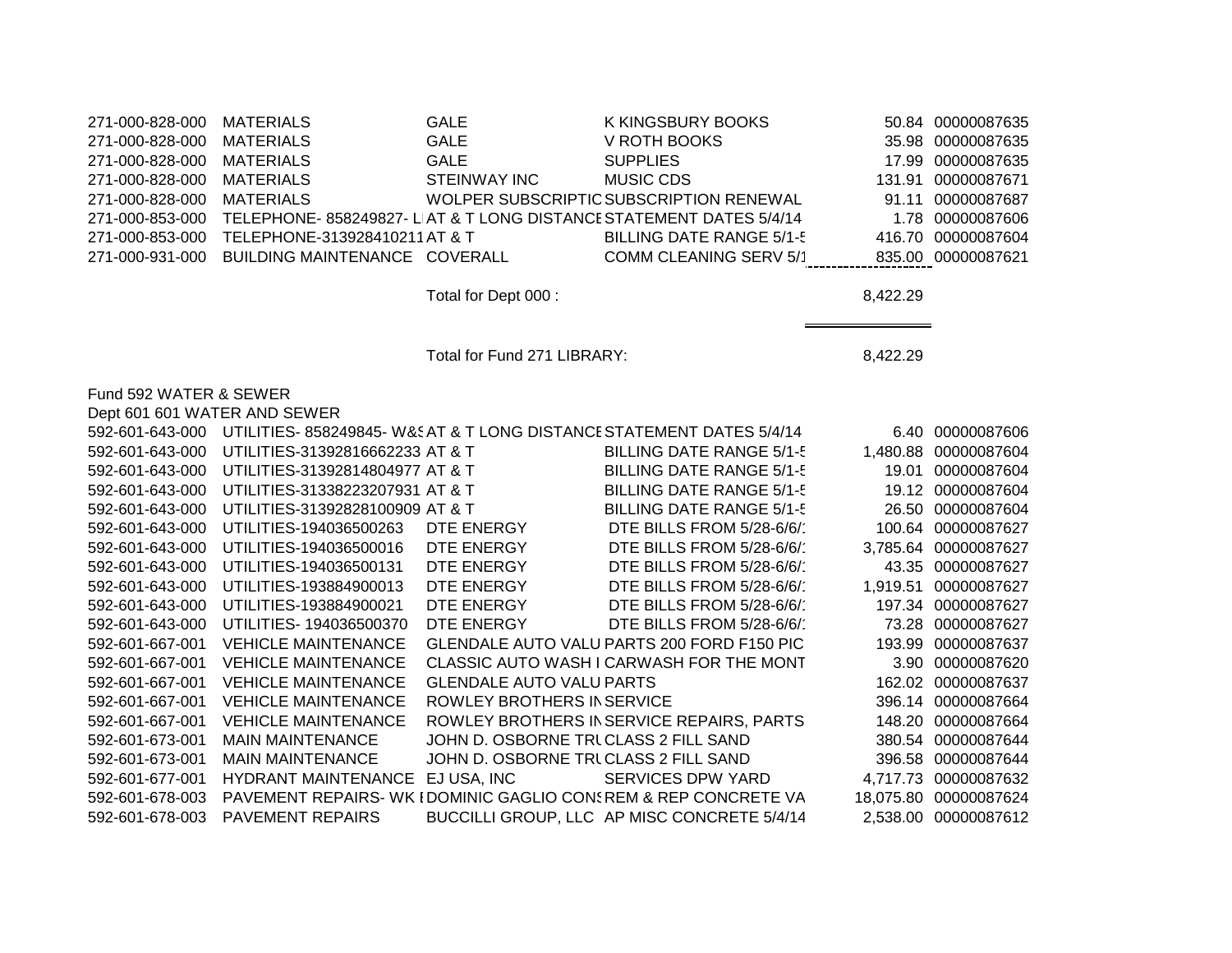| 592-601-678-003               | <b>PAVEMENT REPAIRS</b>                                           |                                         | BUCCILLI GROUP, LLC AP MISC CONCRETE 4/13/1                     |           | 864.00 00000087612    |
|-------------------------------|-------------------------------------------------------------------|-----------------------------------------|-----------------------------------------------------------------|-----------|-----------------------|
| 592-601-678-003               | <b>PAVEMENT REPAIRS</b>                                           |                                         | BUCCILLI GROUP, LLC AP MISC CONCRETE 4/27/1                     |           | 972.00 00000087612    |
| 592-601-712-000               | CLOTHING, CLEANING & TECINTAS CORP.                               |                                         | <b>UNIFORMS WATER</b>                                           |           | 46.00 00000087615     |
| 592-601-712-000               | CLOTHING, CLEANING & TECINTAS CORP.                               |                                         | <b>UNIFORMS WATER</b>                                           | 46.01     | 00000087615           |
| 592-601-712-000               | CLOTHING, CLEANING & TECINTAS CORP.                               |                                         | <b>UNIFORMS WATER</b>                                           |           | 46.01 00000087615     |
| 592-601-712-000               | CLOTHING, CLEANING & TECINTAS CORP.                               |                                         | <b>UNIFORMS WATER</b>                                           |           | 46.01 00000087615     |
| 592-601-923-000               | PROFESSIONAL SERVICES WADE-TRIM/ASSOCIAT PROF SERV THRU 3/29/14   |                                         |                                                                 |           | 561.95 00000087679    |
| 592-601-923-000               | PROFESSIONAL SERVICES WADE-TRIM/ASSOCIAT PROF SERV THRU 3/29/14   |                                         |                                                                 |           | 435.00 00000087679    |
| 592-601-986-000               | CAPITAL OUTLAY-SEWERS BUCCILLI GROUP, LLC AP CIPP 4/27/14-5/3/14  |                                         |                                                                 |           | 702.00 00000087612    |
| 592-601-986-000               | CAPITAL OUTLAY-SEWERS BUCCILLI GROUP, LLC AP CIPP 4/20/14-4/26/14 |                                         |                                                                 |           | 1,188.00 00000087612  |
| 592-601-986-000               | CAPITAL OUTLAY-SEWERS BUCCILLI GROUP, LLC AP CIPP 4/13/14-4/19/14 |                                         |                                                                 |           | 2,268.00 00000087612  |
|                               |                                                                   | Total for Dept 601 601 WATER AND SEWER: |                                                                 | 42,723.55 |                       |
| Dept 603 603 BASIN            |                                                                   |                                         |                                                                 |           |                       |
| 592-603-853-000               | TELEPHONE-313388924428 AT & T                                     |                                         | <b>BILLING DATE RANGE 5/1-5</b>                                 |           | 62.01 00000087604     |
| 592-603-853-000               | TELEPHONE-313928334004 AT & T                                     |                                         | <b>BILLING DATE RANGE 5/1-5</b>                                 |           | 25.24 00000087604     |
| 592-603-853-000               | TELEPHONE-313928681121 AT & T                                     |                                         | <b>BILLING DATE RANGE 5/1-5</b>                                 |           | 25.24 00000087604     |
| 592-603-920-000               | UTILITIES-457346800073                                            | DTE ENERGY                              | <b>GAS BILLS</b>                                                |           | 1,433.53 00000087630  |
| 592-603-920-000               | UTILITIES-457346800115                                            | DTE ENERGY                              | <b>GAS BILLS</b>                                                |           | 148.25 00000087630    |
| 592-603-920-000               | UTILITIES-301513200016                                            | DTE ENERGY                              | DTE BILLS FROM 5/28-6/6/                                        |           | 18.50 00000087627     |
| 592-603-920-000               | UTILITIES-194158700014                                            | DTE ENERGY                              | DTE BILLS FROM 5/28-6/6/                                        |           | 4,779.13 00000087627  |
| 592-603-920-000               | UTILITIES-203435000013                                            | DTE ENERGY                              | DTE BILLS FROM 5/28-6/6/                                        |           | 391.27 00000087627    |
| 592-603-920-000               | UTILITIES-194036500412                                            | DTE ENERGY                              | DTE BILLS FROM 5/28-6/6/                                        |           | 154.86 00000087627    |
| 592-603-930-000               |                                                                   |                                         | SEWER MAINTENANCE- PI WADE-TRIM/ASSOCIAT PROF SERVICES THRU 3/2 |           | 823.47 00000087679    |
| 592-603-940-000               | FAIRLANE/INDEPNCE MKT AT & T                                      |                                         | <b>BILLING DATE RANGE 5/1-5</b>                                 |           | 146.72 00000087604    |
| 592-603-940-000               | FAIRLANE/INDEPNCE MKT AT & T                                      |                                         | <b>BILLING DATE RANGE 5/1-5</b>                                 |           | 20.31 00000087604     |
|                               |                                                                   | Total for Dept 603 603 BASIN:           |                                                                 | 8,028.53  |                       |
|                               |                                                                   | Total for Fund 592 WATER & SEWER:       |                                                                 | 50,752.08 |                       |
|                               | Fund 593 SOUTHFIELD LEASE PROPERTIES                              |                                         |                                                                 |           |                       |
| Dept 696 16630 SOUTHFIELD CAM |                                                                   |                                         |                                                                 |           |                       |
|                               | 593-696-921-000 ELECTRIC- 5968-9 6812559 DTE ENERGY               |                                         | BILLING DATE FROM 4/1-4/                                        |           | 22,334.34 00000087629 |

592-601-678-003 PAVEMENT REPAIRS BUCCILLI GROUP, LLC AP MISC CONTRETE 4/6/14 864.00 00000087612